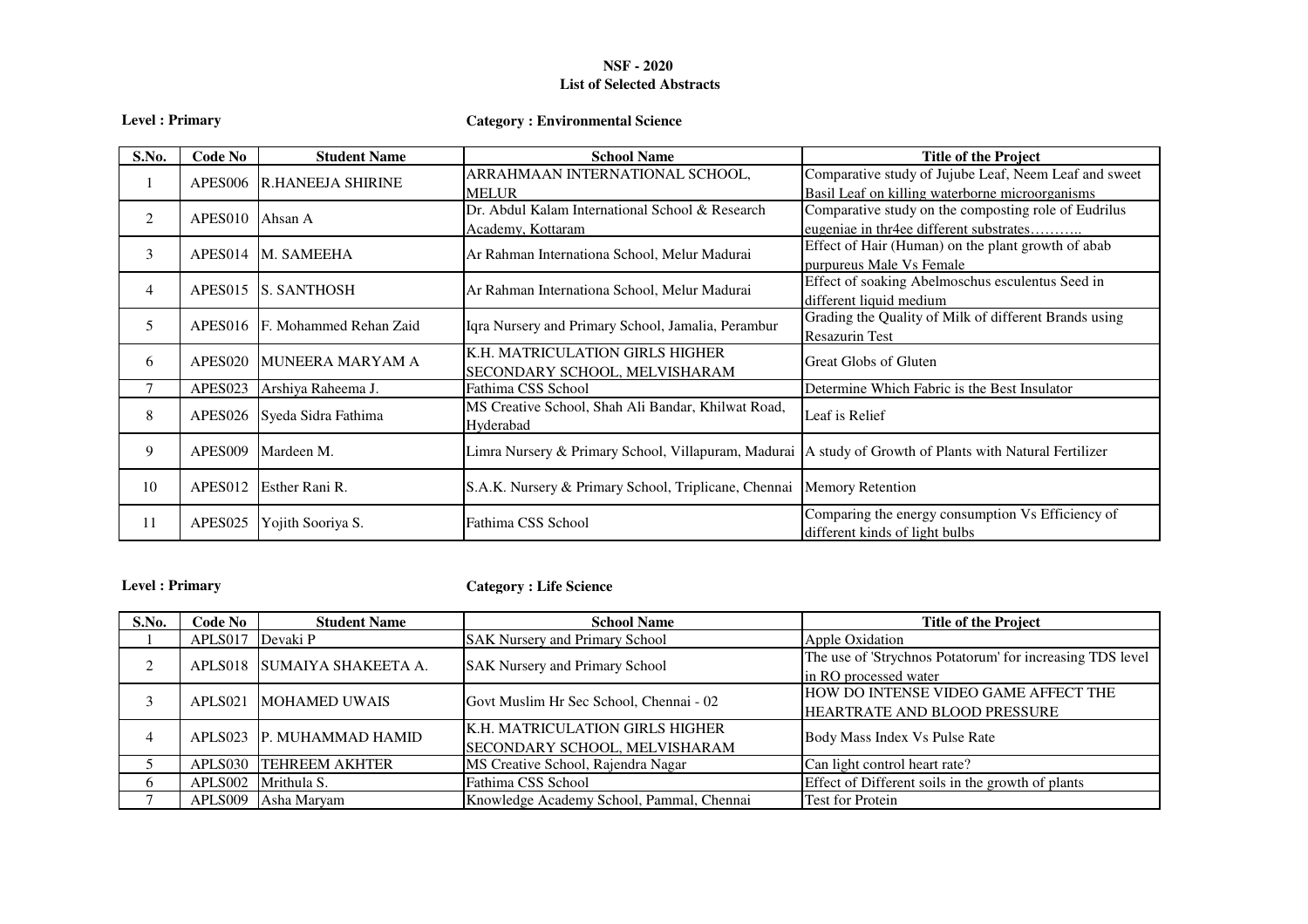**Level : Primary**

**Category : Physical Science**

| S.No.          | Code No             | <b>Student Name</b>     | <b>School Name</b>                                                             | <b>Title of the Project</b>                                                       |
|----------------|---------------------|-------------------------|--------------------------------------------------------------------------------|-----------------------------------------------------------------------------------|
|                | APPS004 Lavanya     |                         | ARRAHMAAN INTERNATIONAL SCHOOL,<br><b>MELUR</b>                                | Which metal combination works well with human battery?                            |
| $\mathfrak{D}$ | APPS005             | Thahira.S               | ARRAHMAAN INTERNATIONAL SCHOOL,<br><b>MELUR</b>                                | The effect of temperature on light intensity of different<br>coloured glow sticks |
| 3              | APPS006             | Muhammad Fahim B.       | ARRAHMAAN INTERNATIONAL SCHOOL,<br><b>MELUR</b>                                | Comparative study of Thermal conductivity of copper<br>aluminium and steel        |
| 4              | APPS011             | <b>MYDEEN THOUFITHA</b> | <b>SAK Nursery and Primary School</b>                                          | Kitchen Scourers                                                                  |
|                | APPS012             | VAJEEHA H.              | <b>SAK Nursery and Primary School</b>                                          | Heath Drinks help or hipe?                                                        |
| <sub>b</sub>   | APPS013             | S.JOSEWARAJ             | Fathima CSS School                                                             | Which Pop Corn Pops the most?                                                     |
| 7              | APPS023             | K O MOHAMMED FAAIQ      | <b>K.H. MATRICULATION GIRLS HIGHER</b><br><b>SECONDARY SCHOOL, MELVISHARAM</b> | Goosberry - the life saviour                                                      |
| 8              | APPS <sub>024</sub> | Shannum Awwa Shabeer    | Hira Primary School, Permannur, Manglore                                       | Water Absorbing capacity of different clothing materials                          |
| 9              | APPS025             | Saif-ur-Rahman          | MS Creative School, Midhani Boys                                               | Effect of metals on Henna                                                         |
| 10             | APPS028             | Abdul Azeez             | MS Future School, Mallepuram - Boys, Hyderabad                                 | Vinegar as Detective                                                              |

#### **Level : Midde**

**Category : Environmental Science**

| S.No.        | Code No         | <b>Student Name</b>   | <b>School Name</b>                           | <b>Title of the Project</b>                                  |
|--------------|-----------------|-----------------------|----------------------------------------------|--------------------------------------------------------------|
|              |                 | AMES016 Akshaya M J   | Fathima CSS School                           | Find the Iron content in our food                            |
|              |                 | AMES019 SHAFIA. A     | K.H. MAT GIRLS HR SEC SCHOOL,                | FISH + FOOD = AQUAPONICS. MEASURING PLANT                    |
|              |                 |                       | <b>MELVISHARAM</b>                           | <b>GROWTH IN AQUAPONICS</b>                                  |
|              |                 | AMES031 SALIHA SADAF  | Govt Muslim Hr Sec School, Chennai - 02      | Can dificit irrigation increase water use efficiency without |
|              |                 |                       |                                              | severe yield reduction?                                      |
|              | AMES033 Haris.S |                       | Rightway Islamic School, Villapuram, Madurai | An experimental study on the different soil treated ground   |
|              |                 |                       |                                              | water samples in influencing the level of PH                 |
|              |                 | AMES039 Mohamed Fayas | ArRAHMAAN INTERNATIONAL SCHOOL               | Which Material would retain water the most?                  |
|              |                 | AMES014 Shameema S.   | Fathima CSS School                           | Substitute for Bio Plastic with Corn Starch and Potato       |
| <sub>6</sub> |                 |                       |                                              | <b>Starch</b>                                                |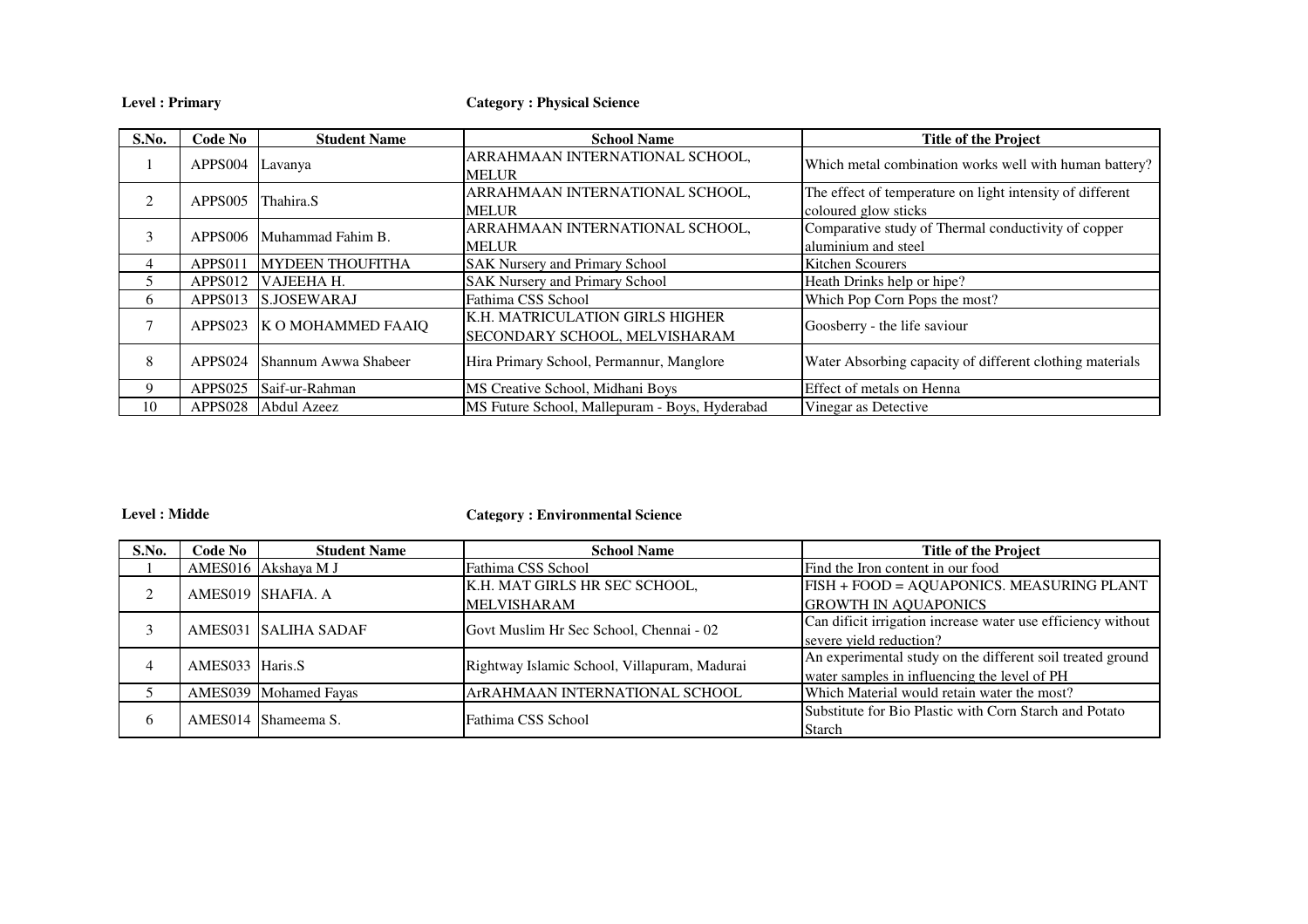**Level : Midde**

| S.No. | Code No            | <b>Student Name</b>         | <b>School Name</b>                                                   | <b>Title of the Project</b>                                                                                                                      |
|-------|--------------------|-----------------------------|----------------------------------------------------------------------|--------------------------------------------------------------------------------------------------------------------------------------------------|
|       |                    | AMLS008 SyedaKhatija Fatima | MS CREATIVE SCHOOL (MALLEPALLY GIRLS)                                | Yawning or Warning                                                                                                                               |
| 2     |                    | AMLS009 RAMEESA BEGUM       | MS CREATIVE SCHOOL (MALLEPALLY GIRLS)                                | Sore Tongue and its prevention                                                                                                                   |
| 3     |                    | AMLS013 ZUHA ANSARI         | MS CREATIVE SCHOOL (MALLEPALLY GIRLS)                                | <b>Bad Breath</b>                                                                                                                                |
| 4     |                    | AMLS014 MUSKAN BEGUM        | MS CREATIVE SCHOOL (MALLEPALLY GIRLS)                                | Effect of nutrient rich addus on blood levels                                                                                                    |
| 5     |                    | AMLS018 SHAAHIDA            | Unity Public school                                                  | Can Panchamudi Kanji be a remedy for diarrhoe disorder                                                                                           |
| 6     |                    | AMLS022 ISANIA ANJUM. N     | K.H. MAT GIRLS HR SEC SCHOOL,<br>MELVISHARAM                         | Healthy body and healthy mind is equal to happy life                                                                                             |
| 7     |                    | AMLS031 Suheb Altaf Ahmed   | Neo Rosary High School, Hyd                                          | More Mosquitoes in Toli-chowki                                                                                                                   |
| 8     |                    | AMLS035 Nabeeha M           | Dr. Abdul Kalam International School & Research<br>Academy, Kottaram | Isolation and identification of bacterial strains from CNSL<br>contaminated water samples of two cashew nut factories of<br>kanyakumari district |
| 9     |                    | AMLS036 Hadiya Firdose      | Iqra Urdu Girls High School, Bari Colony, Aurangabad                 | Do Allopathic & alternative medicine are equaly affect?                                                                                          |
| 10    |                    | AMLS039 Neha Manaf          | Al Madinah Public School-CBSE, Tirunelveli                           | Antifungal ability for Onion, Ginger, Garlic                                                                                                     |
| 11    | AMLS053 Sumaiya.J  |                             | Rightway Islamic School, Villapuram, Madurai                         | A study on the curtail of melonin leve in human skin by<br>ulilizing the various colour gloves                                                   |
| 12    | AMLS054 Salmiya S. |                             | Rightway Islamic School, Villapuram, Madurai                         | A Comparative study about the physico chemical<br>parameters among different types of honey                                                      |
| 13    |                    | AMLS055 Mohammed Faruque.S  | Rightway Islamic School, Villapuram, Madurai                         | A Preliminary study on the efficiency of vitamin C sources<br>on the browning of egg plant                                                       |
| 14    |                    | AMLS016 Mohammed Fazi M.I.  | Knowledge Academy School, Pammal, Chennai                            | Which Acid and Base is better to clean Teeth?                                                                                                    |

## **Level : Midde**

# **Category : Physical Science**

| S.No. | Code No                    | <b>Student Name</b>        | <b>School Name</b>                            | <b>Title of the Project</b>                            |
|-------|----------------------------|----------------------------|-----------------------------------------------|--------------------------------------------------------|
|       |                            | AMPS009 AFSINAA FATHIMA. A | K.H. MAT GIRLS HR SEC SCHOOL,                 | Dissolution of Aspirin and Gelusil in presence of      |
|       |                            |                            | <b>MELVISHARAM</b>                            | carbohydrates                                          |
|       |                            | AMPS010 M. MOHAMED THARIK  | ARRAHMAAN INTERNATIONAL SCHOOL,               | Effect of Ixora Coccinea and Rosa flower dyes on       |
|       |                            |                            | <b>MELUR</b>                                  | dyesensitized solar cells                              |
| 3     |                            |                            | ARRAHMAAN INTERNATIONAL SCHOOL,               | Do Citrus Fruits Impact a salt water battery?          |
|       | AMPS011 JN. Maryam Fathima |                            | <b>MELUR</b>                                  |                                                        |
|       |                            | AMPS013 AMANULLA MOLLICK   | <b>SANA MODEL SCHOOL</b>                      | Spend No shillings on Eectricity                       |
|       |                            | AMPS019 M.ABDUL MAZID      | ARRAHMAAN INTERNATIONAL SCHOOL                | Comparative study of Vertical Axis Wind Turbine and    |
|       |                            |                            |                                               | Horizontal Axis Wind Turbine                           |
| h     |                            | AMPS035 Nusrath Fathima    | MS Creative School, Murad Nagar, Hyderabad    | Storage of food Vs Acid content                        |
|       |                            | AMPS018 Md Shahab uddin    | MS Creative School, Akbar Bagh                | Archimides Screw Pump for Irrigation                   |
| 8     | AMPS022 Atchara            |                            |                                               | Which drinks provides more electrolytes? Orange Juice? |
|       |                            |                            | Fathima CSS School, Chennai                   | Or Sports Drinks?                                      |
|       |                            | AMPS028 Mohd Jawad         | MS Creative School, Rajendra Nagar, Hyderabad | Voltage at different stages of a fruit                 |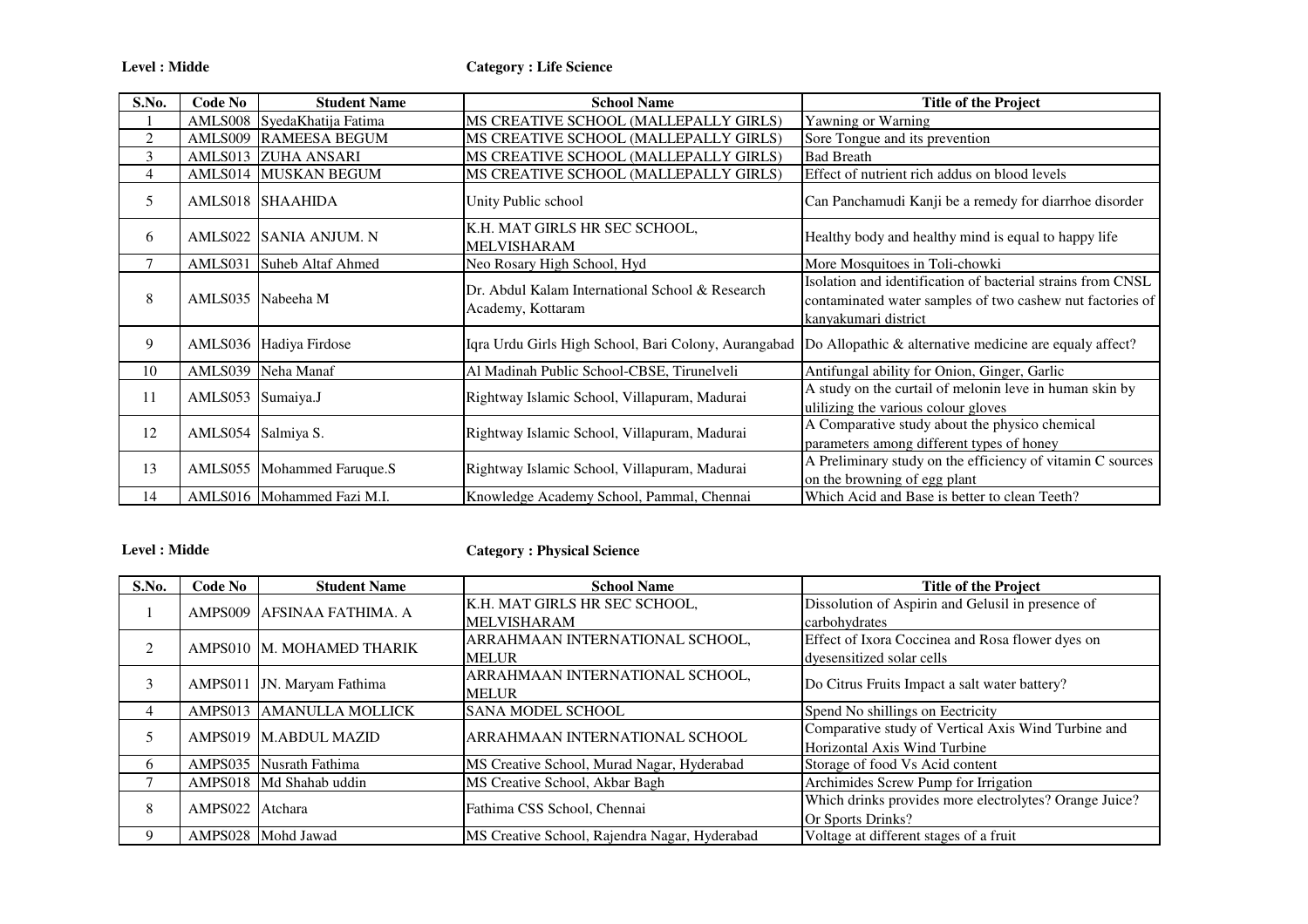**Level : Junior**

#### **Category : Environmental Science**

| S.No.        | Code No             | <b>Student Name</b>     | <b>School Name</b>                                                 | <b>Title of the Project</b>                                                                 |
|--------------|---------------------|-------------------------|--------------------------------------------------------------------|---------------------------------------------------------------------------------------------|
|              | AJES003             | AAMINA                  | Knowledge Academy School, Pammal                                   | Which colour of your house will save energy?                                                |
|              | AJES010             | Mohamed Ibrahim         | Govt. Urdu High School, Sagar, Tq.Shahpur, Yadgir<br>Dist.         | Mulching                                                                                    |
|              | AJES011             | M. M.MOHAMED ANIFA      | Nehruji Central Higher Secondary School, Idayamelur,<br>Sivagangai | Comparative study to check anti microbial activity                                          |
| 4            |                     | AJES012 S. ABDURRAHMAAN | Nehruji Central Higher Secondary School, Idayamelur,<br>Sivagangai | Screening of anti microbial activity of saliva collected from<br>human, dog, goat, cat, cow |
|              | AJES022             | Chuna Sheza Mishal      | Wisdom Park school                                                 | Recycling grey water using medicinal plants                                                 |
| <sub>t</sub> | AJES037             | <b>SHAHIN ATHIKA</b>    | Govt Muslim Hr Sec School                                          | Effect of Coco Peat as a component of potting media                                         |
|              | AJES <sub>045</sub> | Daniya Tahseen          | Ms Creative School                                                 | Sun light reflectors for patients                                                           |
|              | AJES007             | Raheela Begum           | Unity Public School, Kotturpuram, Chennai                          | Is climate change affects the arrival of crop pests?                                        |
| 9            | AJES020             | Sarah M.                | Sana Model School                                                  | The effects of Sound on Plants                                                              |
| 10           | AJES043             | Mohammed Saifullah J.   | Unity Public School, Kotturpuram, Chennai                          | A Solution to the bore well                                                                 |

**Level : Junior**

# **Category : Life Science**

| S.No. | Code No | <b>Student Name</b>     | <b>School Name</b>                                               | <b>Title of the Project</b>                                                   |
|-------|---------|-------------------------|------------------------------------------------------------------|-------------------------------------------------------------------------------|
|       | AJLS007 | <b>HUREEYA MISBAH</b>   | MS CREATIVE SCHOOL (MALLEPALLY GIRLS)                            | Biological evaluation of the seeds of tree Gonella Foenum                     |
| 2     | AJLS008 | <b>HIBA</b>             | MS CREATIVE SCHOOL (MALLEPALLY GIRLS)                            | Preparation and evaluation of herbel remedy to treat cold<br>and cough        |
| 3     | AJLS009 | <b>DANIYA SHAIK</b>     | MS CREATIVE SCHOOL (MALLEPALLY GIRLS)                            | Green Grass Juice, a Natural Beverage                                         |
| 4     | AJLS010 | <b>AYESHA FAROOQ</b>    | MS CREATIVE SCHOOL (MALLEPALLY GIRLS)                            | Poly herbal formualation to treat diarrhoea                                   |
|       | AJLS011 | Mariya fatima           | MS CREATIVE SCHOOL (MALLEPALLY GIRLS)                            | Dia free Juice                                                                |
| 6     | AJLS013 | <b>AZRAA P</b>          | Knowledge Academy School, Pammal                                 | HOW MUCH SUGAR IS HIDDEN IN YOUR FOOD and<br>HOW MUCH AS A KID YOU CAN INTAKE |
|       | AJLS021 | <b>NABEEHATH NISA</b>   | Unity Public school                                              | Green Tea and Daphina                                                         |
| 8     | AJLS023 | <b>Mohammed Omez</b>    | Govt URDU High school, Sagar                                     | Bio Technological intervention in sustainable farming                         |
| 9     | AJLS028 | SHAJITHA .A.R.          | <b>SANA MODEL SCHOOL</b>                                         | Toxicity of food                                                              |
| 10    | AJLS036 | Rayena Kounain          | Ms Creative School                                               | Spot Psoriasis - Stop Psoriasis                                               |
| 11    | AJLS037 | Nasreena Nishana        | AL BADRIYA ENGLISH MEDIUM SCHOOL                                 | Estimation of FFA present in the deep fried oil                               |
| 12    | AJLS043 | <b>K O BUSHRA AIMAN</b> | K.H. MATRICULATION GIRLS HIGHER<br>SECONDARY SCHOOL, MELVISHARAM | Relationship between BMI and BP                                               |
| 13    | AJLS062 | Trisha                  | New Model High School Doodh Bowli, Hyderabad                     | Brain the seat of intelligence                                                |
| 14    | AJLS065 | Bushra Khanam           | MS Creative School, Murad Nagar                                  | Iron free blood transfusion for Thalessemic Patient                           |
| 15    | AJLS005 | Asha A.                 | Fathima CSS School, Chennai                                      | Comparison of Protein content in different kinds of milk                      |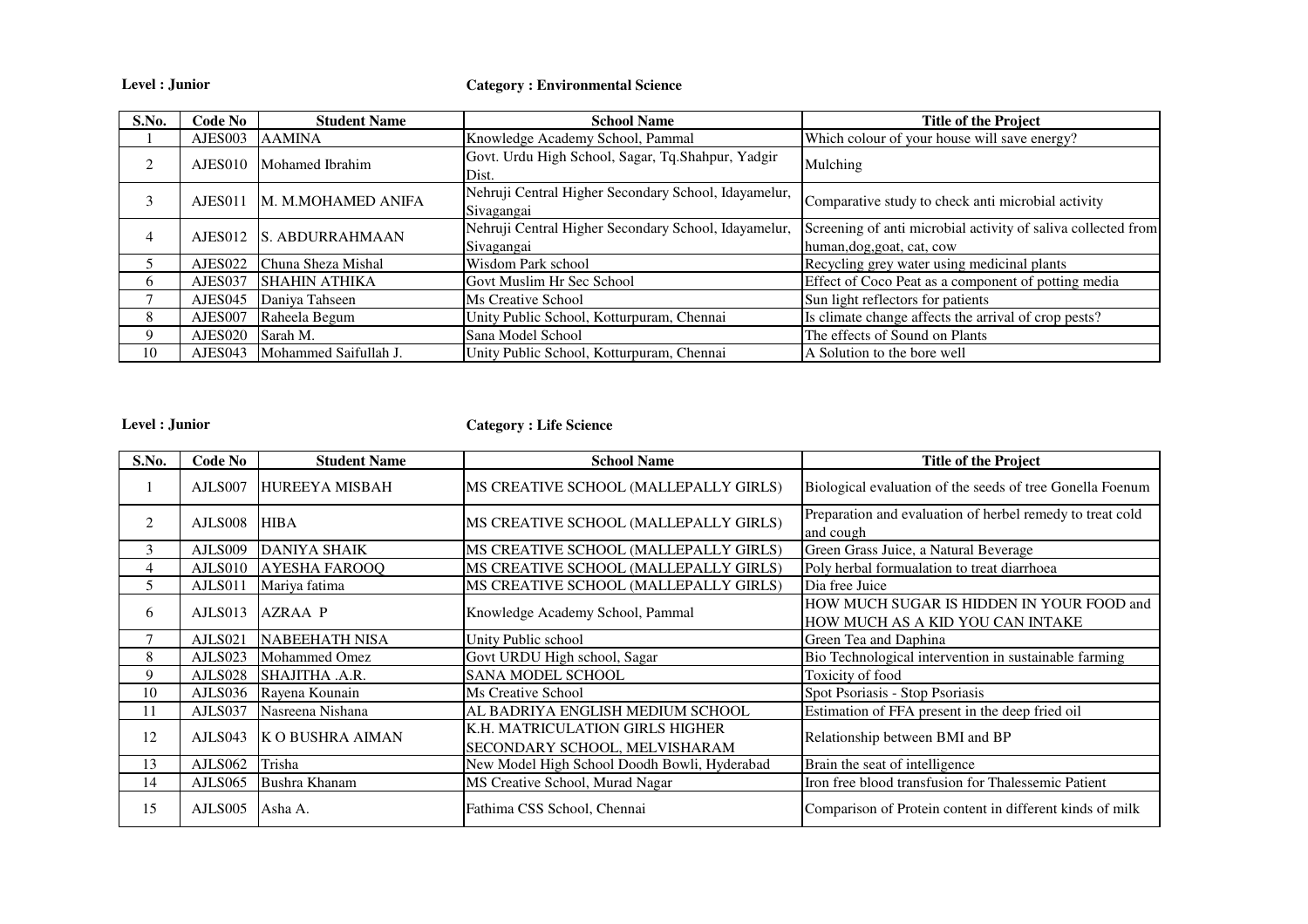**Level : Junior**

**Category : Physical Science**

| S.No.                       | Code No             | <b>Student Name</b>           | <b>School Name</b>                                                 | <b>Title of the Project</b>                                                           |
|-----------------------------|---------------------|-------------------------------|--------------------------------------------------------------------|---------------------------------------------------------------------------------------|
|                             | AJPS015             | M. Mohammed Thanish Yahya     | Nehruji Central Higher Secondary School, Idayamelur,<br>Sivagangai | Which Airfoil flies at maximum velocity?                                              |
| $\mathcal{D}_{\mathcal{L}}$ | AJPS016             | M.MOHAMED MUSTAK              | Nehruji Central Higher Secondary School, Idayamelur,<br>Sivagangai | Study of Relationship between angle of attack and lift at<br>different wind speed     |
| 3                           | AJPS024             | <b>R. MOHAMED FASITH</b>      | Nehruji Central Higher Secondary School, Idayamelur                | Effect of Different rotor structure on the efficiency of<br>vertica axis wind turbine |
| 4                           | AJPS025             | <b>H. MOHAMED UVAISH</b>      | Nehruji Central Higher Secondary School, Idayamelur                | Effect of Aluminium, Copper and Brass propellers on the<br>rust                       |
|                             | AJPS <sub>042</sub> | Zainab Fathima                | MS Creative School, Shah Ali Bandar, Khilwat Road,<br>Hyderabad    | Eco friendly Fly Ash                                                                  |
| 6                           | AJPS045             | Mohd Ifshan                   | New Model High School, Doodh Bowli, Hyderabad                      | Which Paper Cups can hold the hot drinks hot?                                         |
|                             | AJPS050             | Abdul Muqeet                  | MS Creative School, Sithapal Mandi                                 | Safe Poles Save Lives                                                                 |
| 8                           | AJPS052             | Mohammed Abdur Rahman<br>Khan | MS Creative School, Malakpet, (Olympias-40)                        | Inexpensive automatic water saving and fire extinguishing<br>system for farmers       |

## **Level : Senior**

**Category : Environmental Science**

| S.No. | $\cdot$ No<br>Code | <i>S</i> tudent Name             | ~<br>. .<br><b>School Name</b>                            | <b>Title</b><br>e of the Proiect |
|-------|--------------------|----------------------------------|-----------------------------------------------------------|----------------------------------|
|       | <b>ASES00</b>      | Sameed L<br>Anas                 | 'AMBADI.<br><b>TTCL</b><br>ISL<br>AM<br>-BO<br>NIY<br>'Ah | Measure of dust pollution        |
|       | ASES020            | 0.111<br><b>Mohamed Siddique</b> | $\sim$<br>Fathima<br>School<br>دردب                       | s using IOT:<br>Nero<br>Agrotes  |

**Level : Senior**

**Category : Life Science**

| S.No.     | <b>Code No</b> | <b>Student Name</b>                      | $\sim$ .<br>.<br>School Name                 | <b>Title</b><br>e of the Proiect                             |
|-----------|----------------|------------------------------------------|----------------------------------------------|--------------------------------------------------------------|
|           | ASLS002        | ID <sub>0</sub><br>IKasmina<br>. T. L.I  | $\sim$<br>$\sim$<br>r<br>s School<br>∹athıma | attine in<br>plant growth<br>of using<br>divantages of<br>Ad |
| <b>__</b> | <b>ASLS007</b> | $\mathbf{L}$<br>$-1$<br>∟Kulsum<br>Nımra | . MODEL SCHOOL<br>SAN                        | <b>Insectivores</b><br>. plants                              |